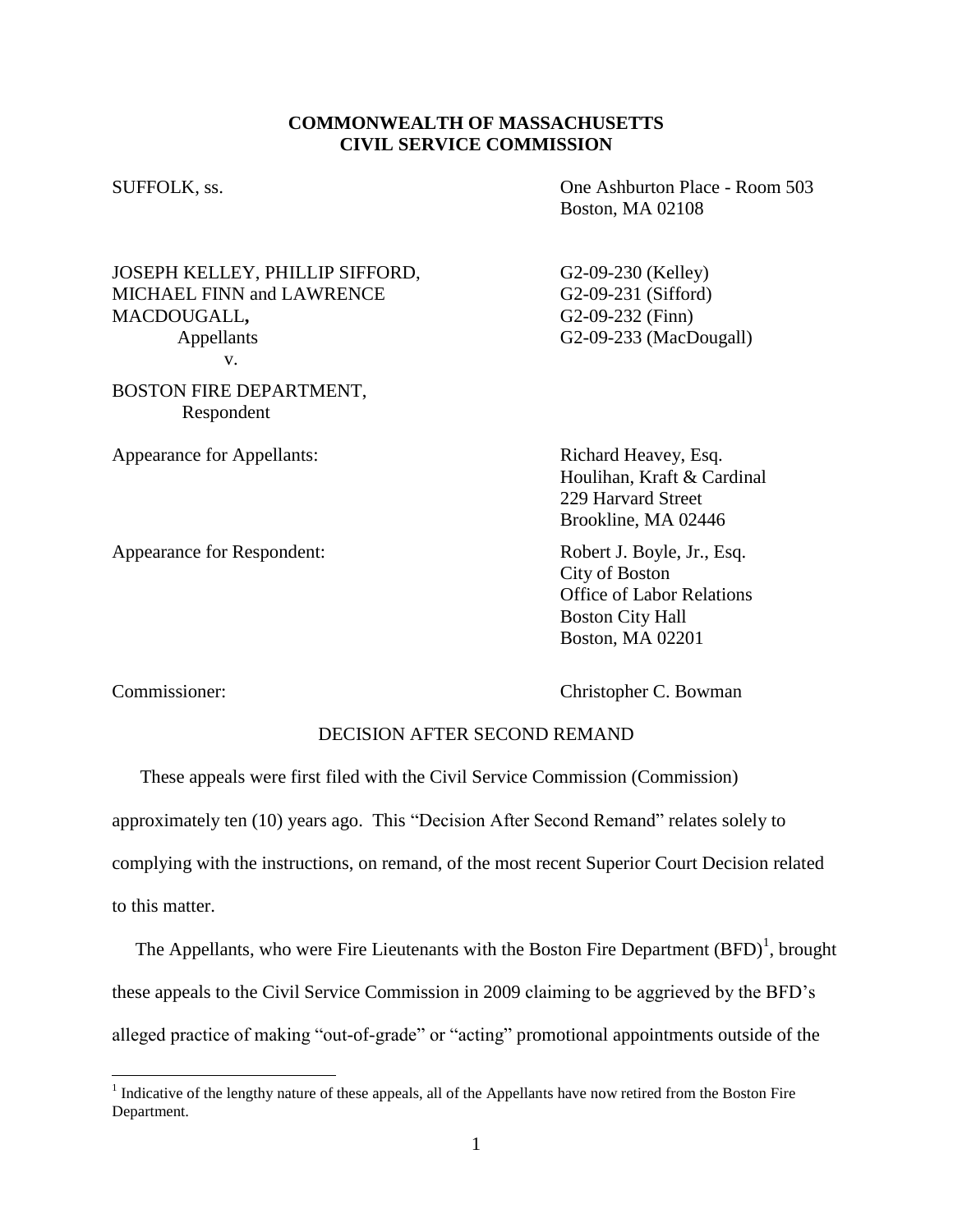civil service system to fill vacancies in the position of Fire Captain, rather than from the 2007 eligible list for Fire Captain on which their names appeared. In January 2012, the Commission dismissed the appeals. Kelley et al v. Boston Fire Dep't,, 25 MCSR 23, reconsideration denied, 25 MCSR 168 (2012). (*Kelley I*) The Commission, in *Kelley I,* found that, although BFD's appointments appeared to be inconsistent with Section 7 of the civil service law, the BFD was allowed to make emergency appointments under Section 31 of the civil service law for up to thirty days without approval from the state's Human Resources Division (HRD) and an additional thirty (30) days after notifying and obtaining permission from HRD. Although the BFD had not sought or obtained approval for the additional thirty (30) days, when applicable, the Commission concluded that this notification and approval was "ministerial." As the Commission found that none of the appointments in question lasted for more than sixty (60) days, the appeals were dismissed. Also, as part of that decision, the Commission found that the Appellants had failed to prove actual harm because they had failed to identify which illegal appointments they were aggrieved by.

 The Appellants duly appealed to the Suffolk Superior Court and, by "Memorandum and Order on Cross-Motions for Judgment on the Pleadings", dated August 5, 2013 (Memorandum and Order), the Superior Court (Leibensperger, J.) allowed the Appellants' Motion for Judgment on the Pleadings. Kelley v. Massachusetts Civil Service Comm'n et al,, No. SUCV 12-00571-H (2013). (*Kelley Court Remand I*) The Court, in *Kelley Court Remand I*, found that the Commission erred when it concluded that the BFD's failure to obtain approval to renew emergency appointments for thirty (30) additional days was "ministerial", stating in part:

"The [Commission's] determination to give BFD a 'pass' for its failure to obtain consent of HRD for emergency appointments that were, concededly,

2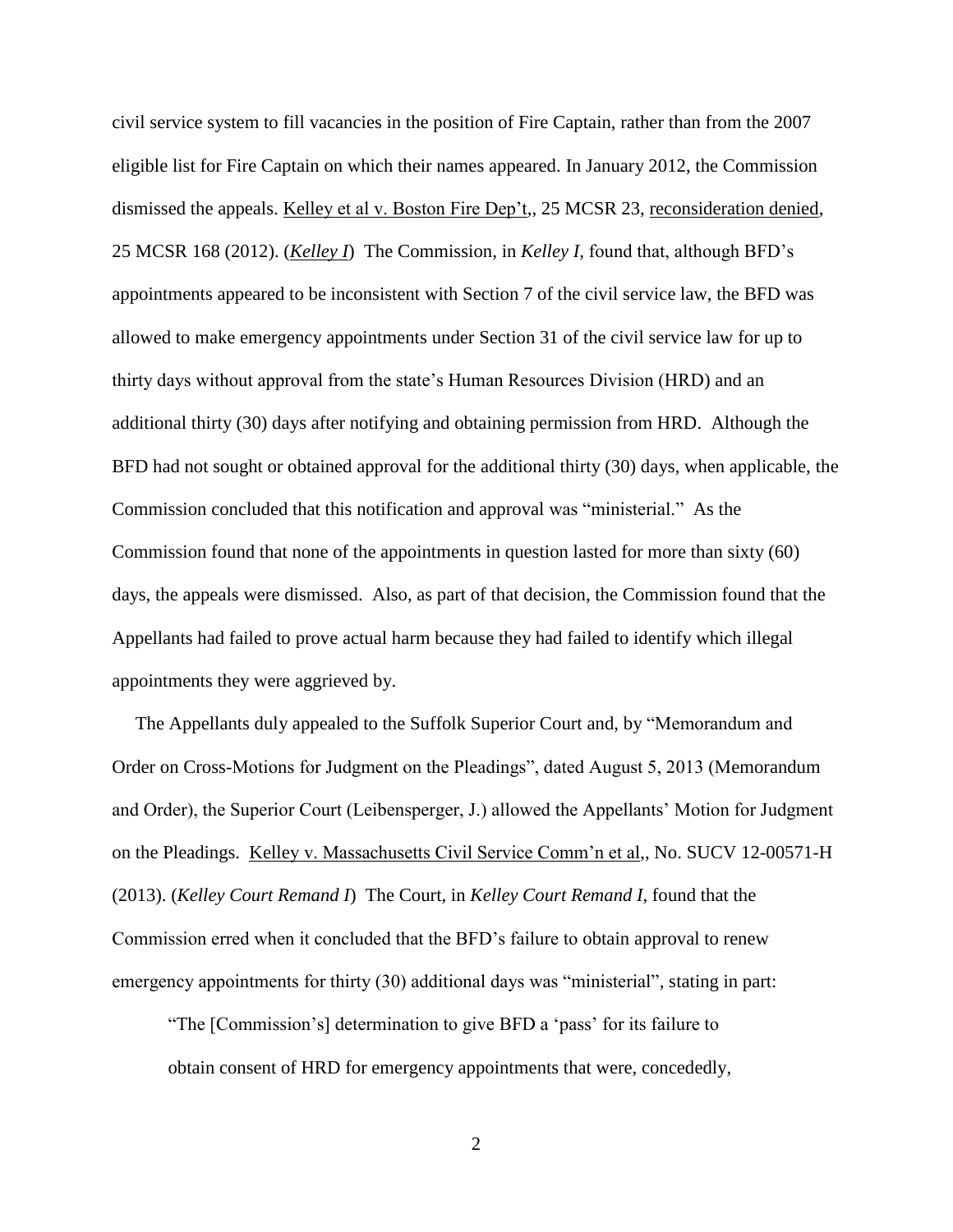in excess of thirty days, was an error of law and an abuse of discretion."

 The Court, in *Kelley Court Remand I*, also concluded that the Commission had erroneously put the burden on the Appellants to prove that the emergency appointments failed to meet the statutory criteria. The instructions to the Commission on the first remand were:

" … to conduct a new evidentiary hearing. [Appellants] should be allowed to offer proof of specific appointments to temporary captain positions in the May 2007 to May 2009 period that (a) were in violation of the civil service law, and (b) they should have received because of their position on the promotional list."

 On remand, the Commission, after conducting a new evidentiary hearing over two (2) days, denied the Appellants' appeals for a second time on March 17, 2016. Kelley et al v. Boston Fire Department, 29 MCSR 176 (2016) (*Kelley II*) The Commission concluded that the BFD had made four temporary Captain appointments for which one or more Appellants was bypassed without compliance with civil service law. Even if the vacancies were treated as emergency appointments, the Commission, consistent with *Kelley Court Remand I*, concluded that the BFD still violated the civil service law because it failed to obtain approval from HRD to renew these appointments beyond thirty (30) days. The appeals were dismissed, however, because the Commission concluded that the appointments resulted in a "bypass" of the Appellants and that, under the Commission's rules, the Appellants had only sixty (60) days to file an appeal with the Commission, which they failed to do. Further, the Commission found that two (2) of the Appellants' appeals were moot because they were now retired.

 Although the appeals were dismissed by the Commission based on timeliness and mootness, the Commission did make specific findings regarding the assignments that each of the Appellants would have been eligible for had the BFD not used impermissible, acting, out-ofgrade temporary appointments. Specifically, the Commission found that: a) Lt. Kelley would have been eligible for 126 additional tours; b) Lt. Sifford would have been eligible for 76

3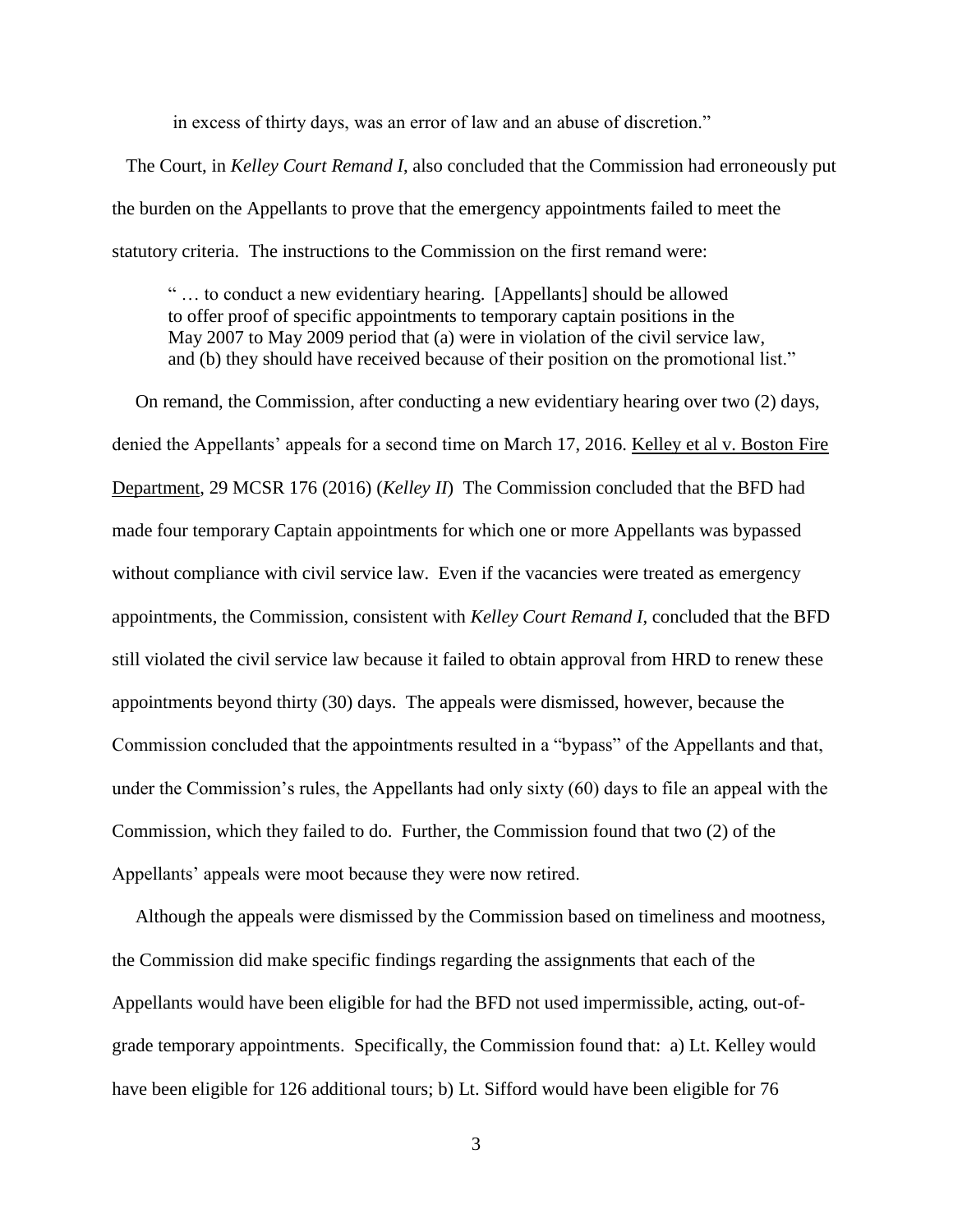additional tours; c) Lt. Finn would have been eligible for 22 additional tours; and d) Lt. MacDougall would have been eligible for 36 additional tours.<sup>2</sup> Kelley II at p. 25.

 The Appellants again appealed to the Suffolk Superior Court and, by "Memorandum of Decision and Order on Plaintiffs' and Defendant City of Boston Fire Department's Cross-Motions for Judgment on the Pleadings, dated February 19, 2018, the Superior Court (Tochka, J.) allowed the Appellants' Motion for Judgment on the Pleadings, vacated the Commission's and, for a second time, remanded the case back to the Commission. Kelley v. Massachusetts Civil Service Comm'n et al,, No. SUCV 1684-01233 (2019). (*Kelley Court Remand II*)

The Court stated in relevant part that:

" … the Commission's determination that BFD bypassed the Plaintiffs is an incorrect interpretation of G.L. c. 31, s. 27 and its own rules. The Commission committed an error of law by classifying BFD's actions as a bypass and by applying the bypass limitations period [60 days] to dismiss the Plaintiff's appeal[s]."

The Court, in *Kelley Court Remand II*, further stated that:

"BFD also argues that the Commission's decision in Kelley II must be affirmed insofar as it found that Lieutenant Kelley and Finn's appeals were moot. BFD contends that the Commission can only grant prospective relief to the Plaintiffs, which is unavailable to Lieutenants Kelley and Finn because they are retired. The Commission's determination that only prospective relief was appropriate was premised on its finding that the Plaintiffs were unlawfully bypassed. Given that the Plaintiffs were not bypassed, the Court remands the case back to the Commission to exercise its broad discretion to determine the appropriate equitable relief for each of the Plaintiffs under Chapter 310 of the Acts of 2003."

The BFD filed a motion for reconsideration of Kelley Court Remand II which was denied.

The BFD then filed an interlocutory appeal with the Appeals Court which was denied without

prejudice on May 15, 2019. Kelley & Others v. Boston Fire Dep't & another, 2019-P-0455 (2019).

 $\overline{a}$ 

<sup>&</sup>lt;sup>2</sup> Tours are generally equivalent to 12 hours.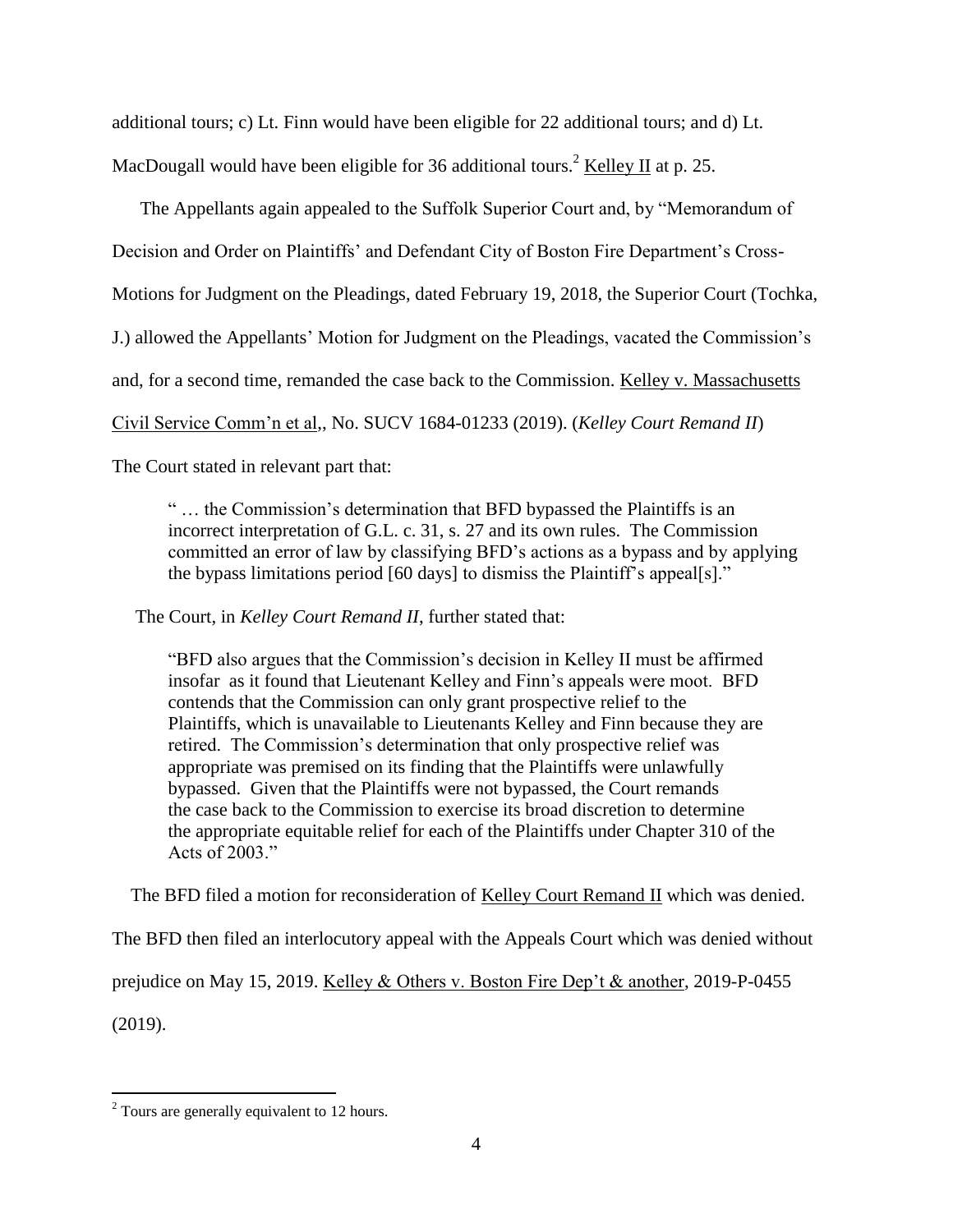On June 11, 2019 and August 5, 2019, I held two (2) status conferences at the offices of the Commission, with the primary goal of encouraging the parties to reach a settlement agreement in lieu of any further orders by the Commission. The parties were unable to reach such agreement. As such, I issued a Procedural Order, providing each party with the option of submitting a brief "regarding the 'appropriate relief' to be awarded, consistent with the February 14, 2018 Superior Court Order." The parties submitted briefs to the Commission on September 30, 2019.

 In its brief, the BFD argues that: a) the Commission "must remain true to its longstanding precedent and reject the [Appellants]' arguments that monetary relief should be awarded"; and b) the Appellants lacked standing and their appeals were time barred, under either the 60-day filing deadline for bypass appeals (previously rejected by the court) or, in the alternative, the default limitation of thirty (30) days contained in the Standard Adjudicatory Rules of Practice and Procedure. (801 CMR 1.01(6)(b)).

 In their brief, the Appellants effectively ask the Commission to: a) revisit its findings in *Kelley II* regarding how many tours (at the higher title of temporary Captain) each of the Appellants lost out on due to the use of acting, out-of-grade appointments; b) issue relief that is punitive in nature in consideration of the BFD's illegal use of these appointments; and c) direct that any relief be "paid to [their] pension[s]."<sup>3</sup> Finally, the Appellants ask that the BFD be ordered to pay \$70,000 for legal fees.

It is time to bring closure to this matter.

 $\overline{a}$ 

 The Commission's prior findings regarding how many tours (at the higher title of temporary Captain) each of the Appellants lost out on due to the use of acting, out-of-grade appointments are well supported by the record. Also, these findings were not vacated by the Superior Court.

<sup>&</sup>lt;sup>3</sup> To the extent that a reply is warranted to this request by the Appellants, the Commission does not issue relief that is tailored toward bolstering a retiree's pension.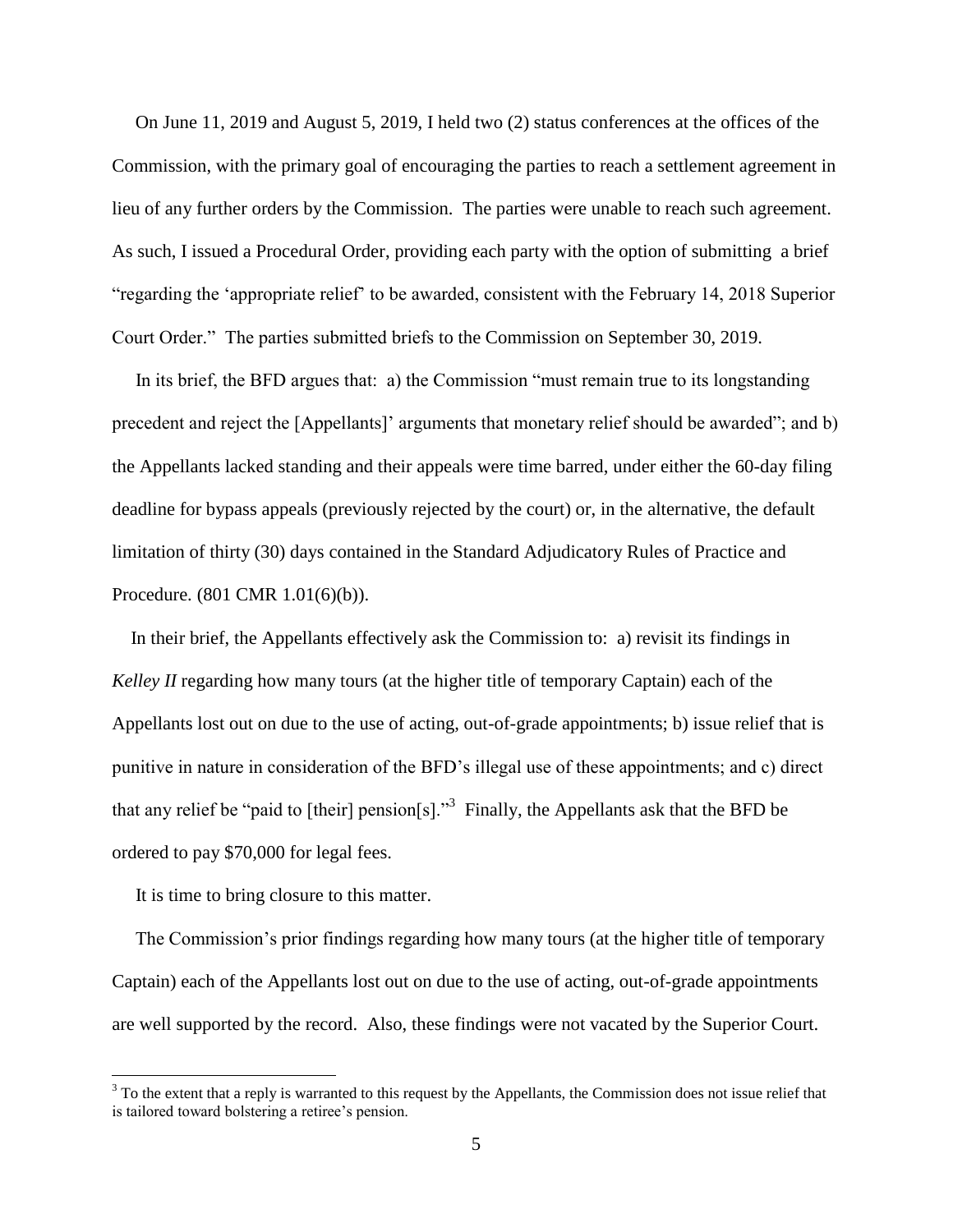Rather, the Superior Court vacated the Commission's conclusions regarding timeliness and mootness and remanded the case to the Commission for the sole purpose of determining the "appropriate relief." For these reasons, the relief to be ordered here is based on the amount of tours specified in the findings in *Kelley II*.

 In regard to timeliness, the Superior Court has already vacated the Commission's conclusion that these appeals were not timely based on the Commission's sixty (60)-day filing deadline regarding bypass appeals. The BFD's argument that the Commission should now reject these appeals, filed a decade ago, based on the thirty (30)-day default limitation in the Commission's rules, is not persuasive. To the extent that the 30-day limitation is applicable, there are multiple reasons justifying the tolling of this rule including, but not limited to the BFD's then-ongoing failure to follow the civil service law. As a result of the BFD's flouting of the civil service law, the Appellants never had their names placed on a Certification; were never notified of their right to be considered for a temporary appointment; and were never provided with notice regarding their right to appeal to the Commission. Under these circumstances, it is appropriate for the Commission to toll its own rule relating to filing deadlines. See City of Worcester v. Civ. Serv. Comm'n & Karen Walsh, 83 Mass.App.Ct. 1112 (Rule 1:28 Decision) , rev.den.,464 Mass. 1100 (2013) (The Appeals Court rejected the City's argument on timeliness where the ten-day day complaint for filing a complaint with the Commission was linked to failures by the City to comply with the statute); See also Boston Police Dep't v. Civ. Serv. Comm'n & another, Suffolk Sup. Crt. No. 16CV00748 ("The Commission, however, maintains the discretionary power [under Chapter 310 of the Acts of 1993] to allow a candidate to appeal, even if they fail to comply with the statutory requirements.")

6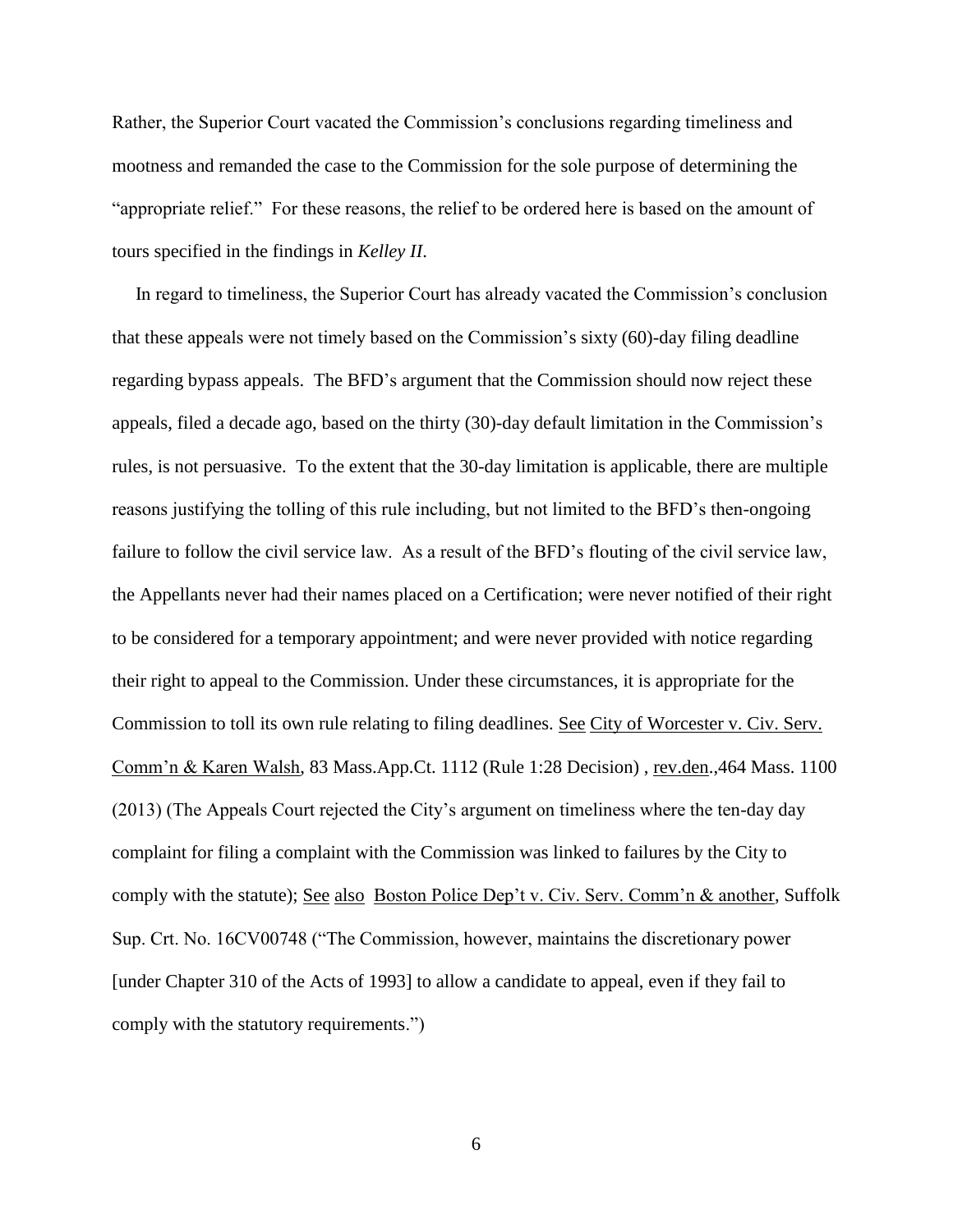That leaves the issue regarding the appropriate relief to be ordered here. It is true, as argued by the BFD, that the Commission has a long-standing precedent of only granting prospective relief regarding bypass appeals or, as the Court has effectively deemed these appeals, non-bypass equity appeals. Put another way, the relief ordered by the Commission in these types of appeals has never included the payment of lost wages. Rather, the Commission's relief regarding these types of appeals has always been non-monetary in nature (i.e. – retroactive adjustment of civil service seniority dates regarding original appointments; the placement at the top of the next Certification for consideration for the next permanent (or temporary) appointment, etc.). This contrasts with other types of appeals, such as disciplinary appeals, in which G.L. c. 31, s. 43 explicitly requires a successful Appellant to " … be returned to his position *without loss of compensation* or other rights." (emphasis added)

 Given the unique circumstances of these appeals, including the specific instructions of the Court on remand, and due to the fact that the Appellants have now retired, non-monetary relief, such as that referenced above, is not possible. Thus, in accordance with *Kelley Court Remand II*, and consistent with the Commission's findings in *Kelley II*, the Appellants appeals are hereby *allowed*. Pursuant to its authority under Chapter 310 of the Acts of 1993, the Commission hereby orders the Boston Fire Department to compensate the Appellants for the difference in pay between Fire Lieutenant and Fire Captain as follows:

| Appellant           | <b>Tours</b> | Total Hours (Tours x 12) |
|---------------------|--------------|--------------------------|
| Joseph Kelley       | 126          | 1512                     |
| Phillip Sifford     | 76           | 912                      |
| Michael Finn        | 22           | 176                      |
| Lawrence MacDougall | 36           | 432                      |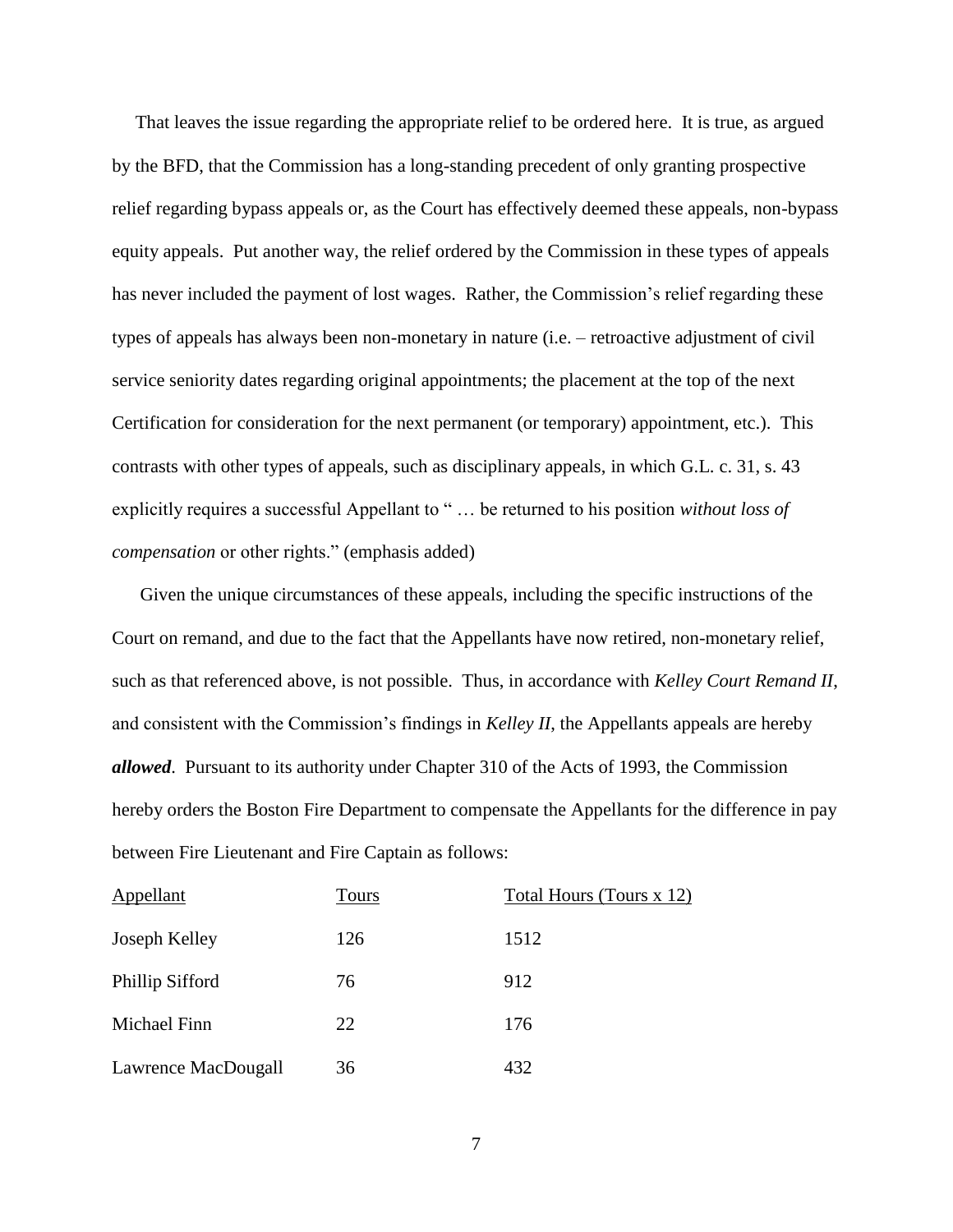I inquired with counsel for the BFD, with a copy to counsel for the Appellants, regarding the hourly pay differential, between the position of Fire Lt. and Fire Captain during the applicable time period. According to the BFD, the applicable hourly pay differential at the time was \$6.09. Assuming this to be the case, the Appellants would be owed the following retroactive payments:

| <b>Appellant</b>    | Hours | Retroactive Payment (Hours x \$6.09) |
|---------------------|-------|--------------------------------------|
| Joseph Kelley       | 1512  | \$9208                               |
| Phillip Sifford     | 912   | \$5554                               |
| Michael Finn        | 176   | \$1072                               |
| Lawrence MacDougall | 432   | \$2631                               |

 Although the Court is the appropriate forum to address any disputes related to accrued interest due regarding these payments, I offer the following in what is likely to be an unsuccessful attempt to fend off further litigation regarding this matter. Consistent with Boston Police Dep't v. Jones & others; Suffolk Sup. Crt. No. 2013-01250-A (2019) & Thompson & Others v. Civ. Serv. Comm'n & another, Suffolk. Sup. Crt No. 2013-01256-A (2019), it would appear that the Appellants are entitled to pre-judgment interest on the above payments pursuant to G.L. c. 231, s. 6 at a rate of twelve percent annum from the date their appeals were filed with the Commission in 2009 until at least the issuance of this decision (2019).

 Finally, in regard to legal fees, neither Chapter 31 nor Chapter 310 of the Acts of 1993 authorizes the Commission to order the payment of legal fees in this matter.<sup>4</sup> SO ORDERED.

 $\overline{a}$ 

 $4$  G.L. c. 31, s. 45 requires the reimbursement of defense expenses, up to a maximum of \$900, only for "... a tenured employee who has incurred expense in defending himself against an unwarranted discharge, removal, suspension, laying off, transfer, lowering in rank or compensation, or abolition of his position ..."